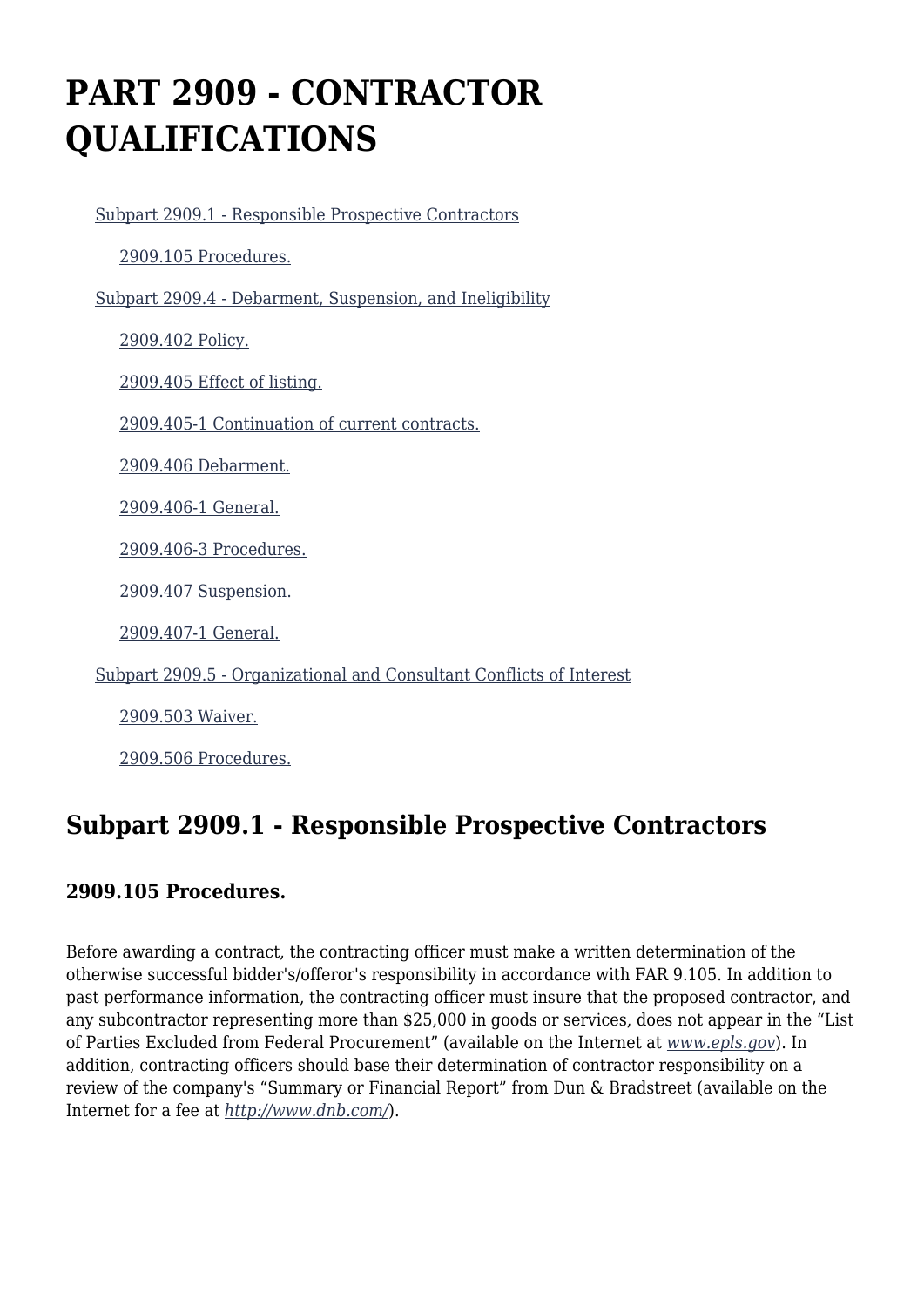## **Subpart 2909.4 - Debarment, Suspension, and Ineligibility**

#### **2909.402 Policy.**

(a) This subpart prescribes DOL policies and procedures governing the debarment and suspension of contractors, the listing of debarred and suspended contractors, contractors declared ineligible (see FAR 9.403) and distribution of the list. This subpart does not apply to Department of Labor debarments or suspensions issued for Davis-Bacon Act and Davis-Bacon Related Act violations, Service Contract Act violations, Affirmative Action/Equal Employment Opportunity violations, or violations under other statutes administered by the Department of Labor.

(b) *Contracting activity officials shall have the following responsibilities.*

(1) Heads of contracting activity (HCA) shall:

(i) Provide an effective system to ensure that contracting staffs consult the "List of Parties Excluded from Federal Procurement and Nonprocurement Programs" at *<http://epls.arnet.gov/>* before soliciting offers, awarding or extending contracts, or consenting to subcontract.

(ii) Consider debarment or suspension of a contractor when cause, as defined under FAR 9.406-2 for debarment and FAR 9.407-2 for suspension, is shown. Contracting officers should consult with their appropriate legal counsel before making a decision to initiate debarment or suspension proceedings. If a determination is made that available facts do not justify beginning debarment or suspension proceedings, the file should be documented accordingly. This determination is subject to reconsideration if warranted by new information.

(iii) When the decision is made to initiate debarment and/or suspension of a contractor, the Senior Procurement Executive must prepare a notice in accordance with FAR 9.406-3(c) or FAR 9.407-3(c). The draft notice, along with the administrative file containing all relevant facts and analysis, must be forwarded to the Senior Procurement Executive, as the debarring and suspending official, following review by the activity's legal counsel.

(2) The Senior Procurement Executive shall:

(i) Review the notice and administrative file for sufficiency and provide for review by other DOL officials as considered appropriate;

(ii) In accordance with FAR 9.406-3(c) or FAR 9.407-3(c), if it is determined that action is warranted, give the contractor prompt notice of the proposed debarment or suspension;

(iii) Direct additional fact-finding as necessary when material facts are in dispute;

(iv) Notify the contractor and any affiliates involved of the final decision to debar or suspend, including a decision not to debar or suspend, in accordance with FAR 9.406-3(c) and FAR 9.407-3(c);

(v) Be responsible for accomplishing the actions required in FAR 9.404(c) within five working days after debarring or suspending a contractor or modifying or rescinding such an action;

(vi) Maintain Department-wide records of debarred or suspended contractors in accordance with FAR 9.404.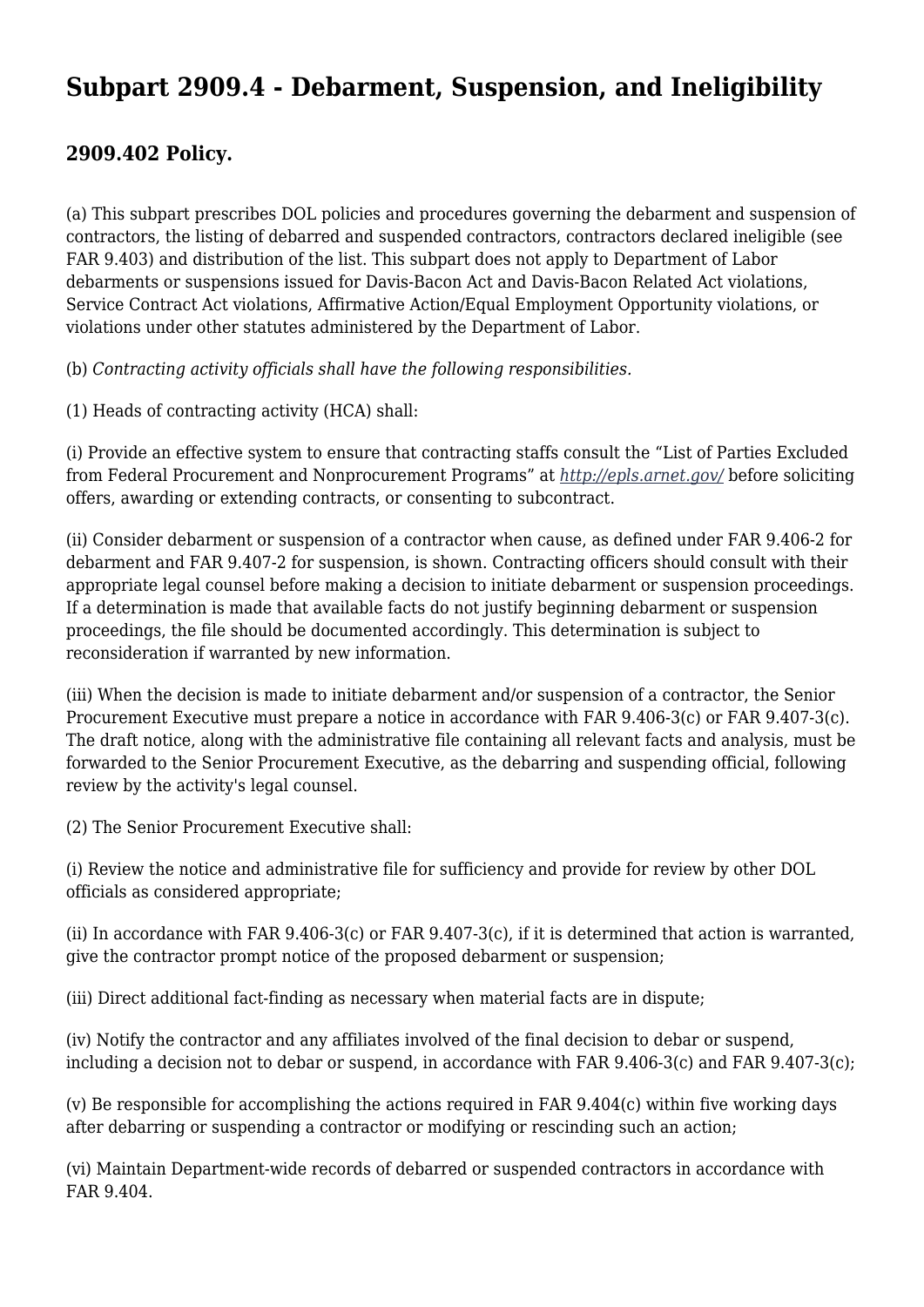## **2909.405 Effect of listing.**

(a) Contractors debarred, suspended, or proposed for debarment are excluded from receiving contracts, and agencies must not solicit offers from, award contracts to, or consent to subcontract with these organizations, unless the HCA determines in writing that there is a compelling reason for such action and the Assistant Secretary for Administration and Management approves such determinations.

(b) Bids received from any listed contractor in response to an invitation for bids must be entered on the abstract of bids, and rejected unless the HCA determines in writing that there is a compelling reason to consider the bid and the Assistant Secretary for Administration and Management approves such action.

(c) Proposals, quotations, or offers received from any listed contractor shall not be evaluated for award or included in the competitive range, nor shall discussions be conducted with a listed offeror during a period of ineligibility, unless the HCA determines in writing that there is a compelling reason to do so and the Assistant Secretary for Administration and Management approves such action.

#### **2909.405-1 Continuation of current contracts.**

(a) At the time an option is being exercised, contracting officers must review the List of Parties Excluded from Federal Procurement and Nonprocurement Programs. If a contractor or significant subcontractor is identified in the listing, the contracting officer must make a written determination either to proceed or to terminate the contract, and must explain the rationale for the decision. In accordance with FAR 9.405-1, contracting officers may continue contracts or subcontracts in existence at the time a contractor is suspended or debarred, unless it is determined that termination of the contract is in the best interest of the Government. The contracting officer must make such determination in writing, after consulting with the contracting officer's technical representative and legal counsel. The determination must be approved by the HCA.

(b) Contracting activities must not renew or otherwise extend the duration of current contracts, or consent to subcontracts, with contractors debarred, suspended, or proposed for debarment, unless the HCA states, in writing, the compelling reasons for renewal or extension and the Assistant Secretary for Administration and Management approves such action.

#### **2909.406 Debarment.**

## **2909.406-1 General.**

(a) The Senior Procurement Executive is the debarring official for DOL and is authorized to debar a contractor for any of the causes in FAR 9.406-2, using the procedures in [2909.406-3.](https://www.acquisition.gov/%5Brp:link:dolar-part-2909%5D#Section_2909_406_3_T48_701210216)

(b) The Senior Procurement Executive is authorized to make an exception regarding debarment by another agency debarring official in accordance with the conditions in FAR 9.406-1(c).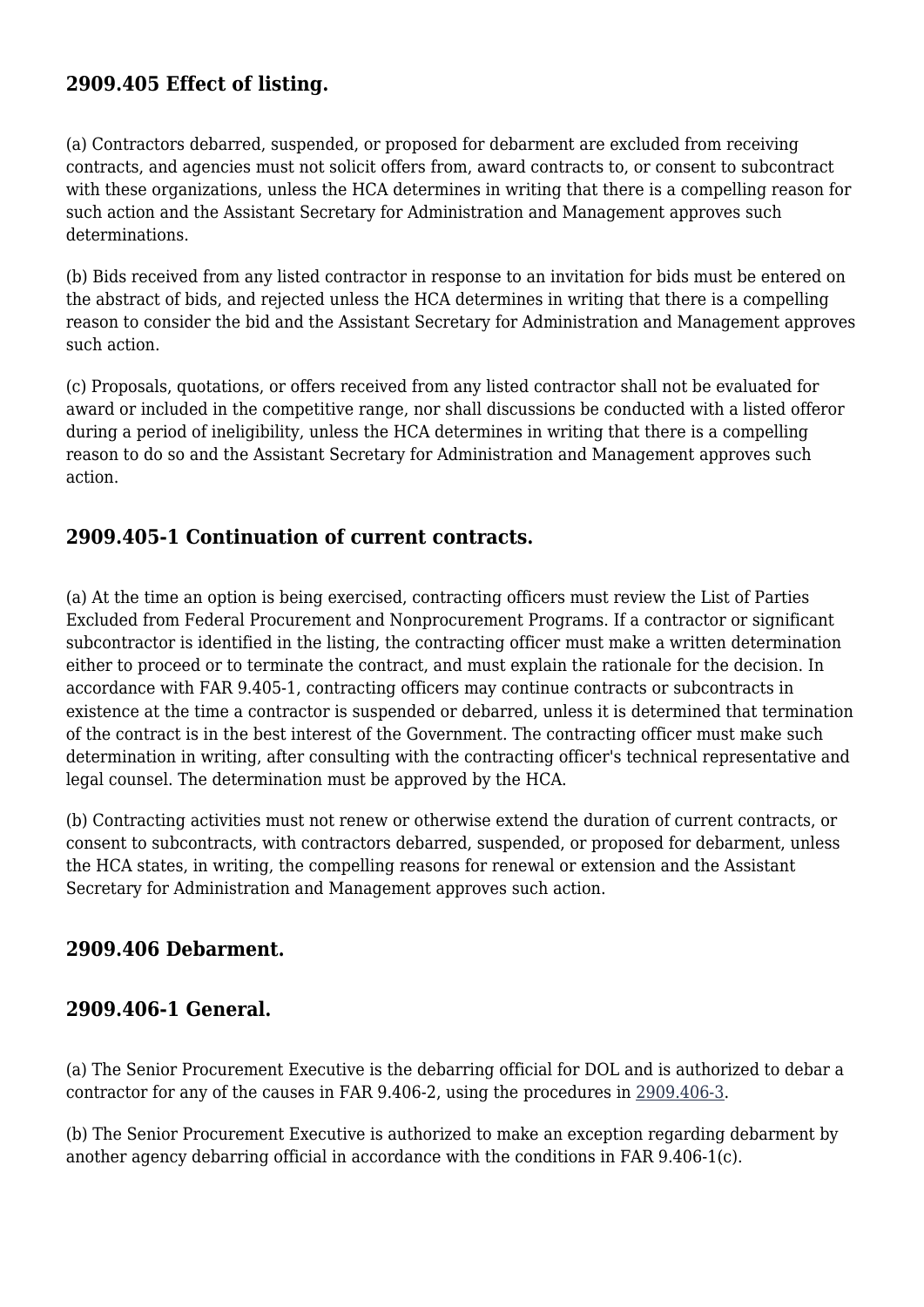#### **2909.406-3 Procedures.**

(a) *Investigation and referral.* Whenever a DOL employee knows a cause for debarment, as listed in FAR 9.406-2, the appropriate HCA affected must be notified. The contracting officer must consult with the Office of the Solicitor and the Office of the Inspector General, as appropriate, and submit a formal recommendation documenting the cause for debarment to the Senior Procurement Executive.

(b) *Notice of proposal to debar.* Based upon review of the recommendation to debar and consultation with the Office of the Solicitor and Office of the Inspector General, as appropriate, the Senior Procurement Executive must initiate proposed debarment by taking the actions listed in FAR 9.406-3(c) and advising the contractor of DOL's rules under [2909.4](https://www.acquisition.gov/%5Brp:link:dolar-part-2909%5D#Subpart_2909_4_T48_7012102).

(c) *Fact-finding proceedings.* For actions listed under FAR 9.406-3(b)(2), the Senior Procurement Executive must afford the contractor the opportunity to appear at an informal fact-finding proceeding as required by FAR 9.406-3(b)(2)(i). The proceeding must be conducted by the Office of Administrative Law Judges and must be held at a date and location reasonably convenient to the parties concerned. Subject to the provisions of 29 CFR part 18, entitled "Rules Of Practice And Procedure For Administrative Hearings Before The Office Of Administrative Law Judges", the contractor and any specifically named affiliates, may be represented by counsel or any duly authorized representative. Either party may call witnesses. The proceedings must be conducted expeditiously and in such a manner that each party will have a full opportunity to present all information considered pertinent to the proposed debarment. A transcript of the proceedings must be made available to the contractor under the conditions in FAR 9.406-3(b)(2)(ii).

(d) *Decision and notice.* The Senior Procurement Executive shall make a decision on imposing debarment in accordance with the procedures in FAR 9.406-3(d), findings of fact of the Administrative Law Judge, and the conditions in FAR 9.406-4 and 9.406-5. Notice of the decision must be provided to the contractor and any affiliates involved in accordance with the procedures in FAR 9.406-3(e).

## **2909.407 Suspension.**

(a) The Senior Procurement Executive is the suspending official for DOL and is authorized to suspend a contractor for any of the causes in FAR 9.407-2, using the procedures in [2909.406-3](https://www.acquisition.gov/%5Brp:link:dolar-part-2909%5D#Section_2909_406_3_T48_701210216).

(b) The Senior Procurement Executive is authorized to make an exception, regarding suspension by another agency suspending official under the conditions in FAR 9.407-1(d).

## **2909.407-1 General.**

(a) *Investigation and referral.* Whenever a DOL employee knows of a cause for suspension, as listed in FAR 9.407-2, the appropriate HCA affected must be notified. The HCA must consult with the Office of the Solicitor and the Office of the Inspector General, as appropriate, and submit a formal recommendation documenting the cause for suspension, to the Senior Procurement Executive.

(b) *Notice of suspension.* Based upon review of the recommendation to suspend and consultation with the Office of the Solicitor and the Office of the Inspector General, as required, the Senior Procurement Executive will initiate suspension by taking the actions listed in FAR 9.407-3(c) and